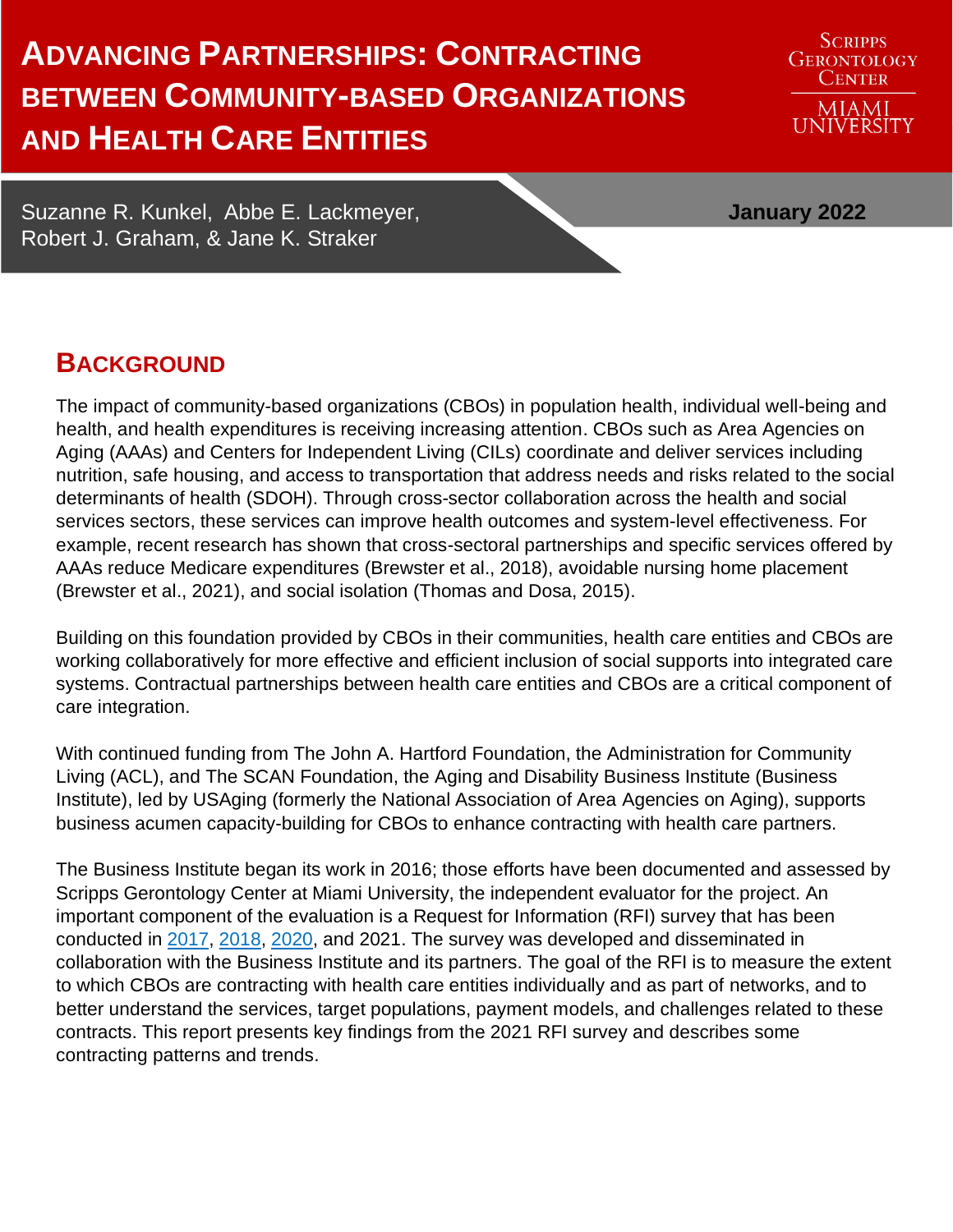# **KEY FINDINGS**

Since the inception of the Business Institute, the proportion of CBOs contracting with health care has increased significantly, from 38% in 2017 to 44% in 2021. Among the CBOs who reported contracting with health care on the 2021 RFI, more than two-thirds who used Business Institute resources said those resources increased their knowledge of contracting, and more than one-third reported that the Business Institute helped them with each of the following components of contracting: beginning conversations with health care entities about potential contracts, entering into a contract, understanding alternative payment models, and strengthening an existing network.

Trends that emerged from the analysis of four waves of the RFI survey suggest some maturation of the CBO-health care contracting market. Indicators of these strengthened alliances include:

- The rise of CBO networks: The percentage of contracting CBOs who are entering those contracts as part of a network doubled between 2017 and 2021, from 20% to 40%.
- Strengthened revenue streams: Most contracting CBOs (80%) are now receiving payment for ALL of their contracts; the revenue situation was much more variable in previous years. In addition, the proportion of CBOs generating positive net revenue from at least one contract increased from 39% in 2020 to 47% in 2021.
- Improved partner perceptions: Perceptions of health care partners about CBOs had been noted as one of the top five challenges to contracting in the 2018 survey. It was not among the top challenges in 2021.
- Increased number of clients served under contract: The number of clients served by CBOs through their contracts with health care has increased by more than 100,000 in three years, from 249,095 in 2018 to 350,594 in 2021. The average number of clients per-CBO served under health care contracts doubled in that same time period, from an average of 896 in 2018 to 1,934 in 2021.
- Growth in Medicare Advantage plans as a health care partner: CBOs increased their involvement with Medicare Advantage. The percent listing Medicare Advantage plans as a contracting partner doubled between 2018 and 2020, from 10% to 20%, and held relatively steady during the ongoing pandemic.
- Increased use of value-based payment models for contracting: While fee-for-service is still the most common financing model, capitation and some value-based payment options became notably more common in 2021.

This report provides additional findings from the 2021 RFI survey about the current characteristics of CBO contracts with health care partners and illustrates the ways in which those arrangements are expanding services, reaching high-risk clients, focusing on SDOH, and tailored to the core strengths of the CBO and the priorities of the health care partner.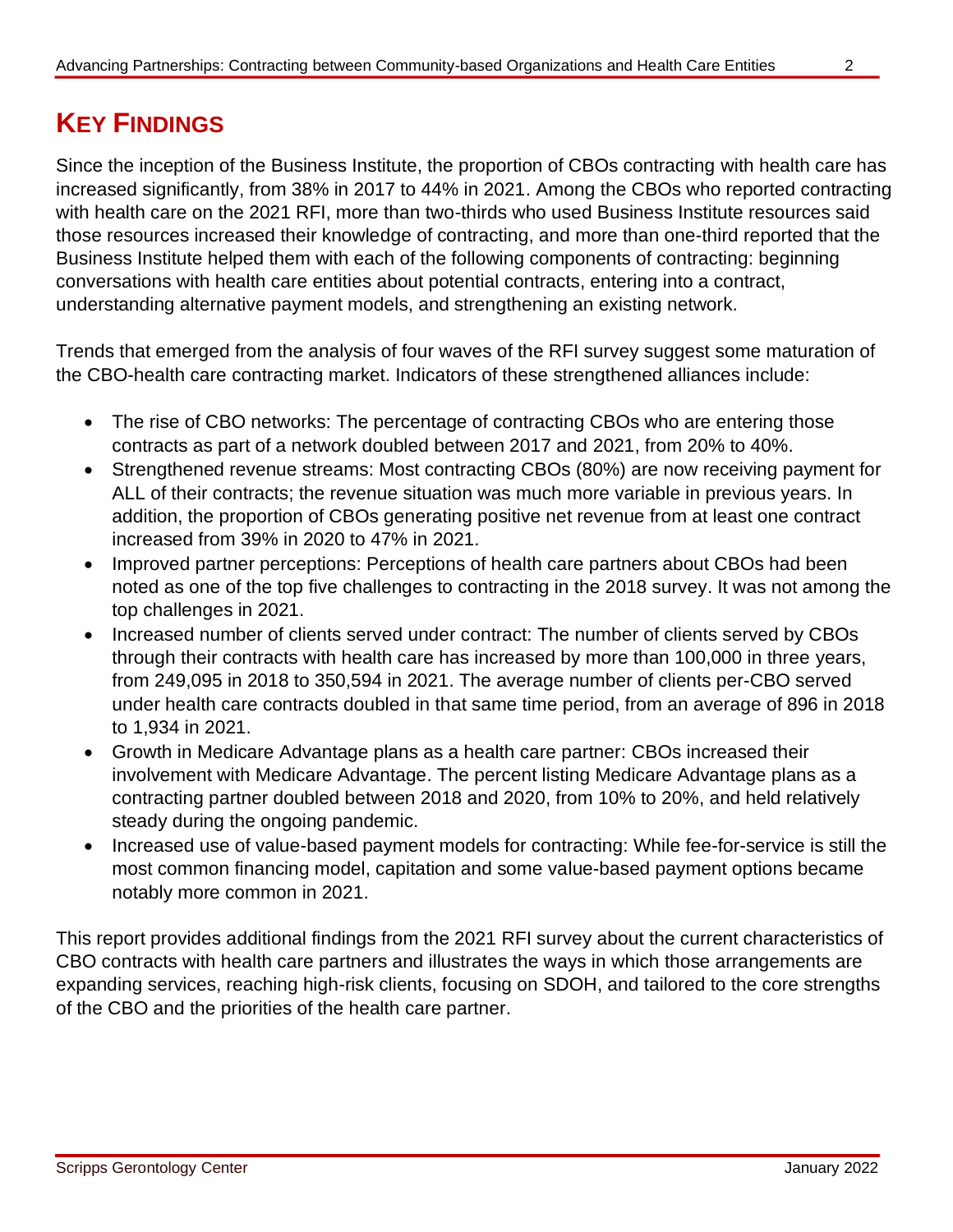# **METHODS & RESPONSE RATES**

The RFI 4 survey was launched in June 2021 and remained in the field for nine weeks, closing in August 2021. The online survey was disseminated by email to the population of 617 AAAs and 433 CILs; the response rates for these two groups were 54% and 30% respectively, as noted in Table 1. These response rates are notably higher than those for the 2020 RFI (30% and 24%, respectively), which was launched in March of 2020, just as the COVID-19 pandemic was taking hold. Other CBOs who had responded to previous RFI surveys also received email invitations to participate in RFI 4. In addition, Business Institute partners including ACL sent emails to their mailing lists to reach other CBO types. A total of 110 "other" aging and disability CBOs solicited through these channels participated in the survey. The most common non-AAA, non-CIL CBO respondents were support service providers, government agencies, and other non-profits. The response rate for this group cannot be calculated since there is no way to know the total number of organizations who received the request for participation through these networked channels.

| <b>Figure 1. Response by Organization Type</b>   |                          |                          |                          |                          |                         |  |  |  |  |
|--------------------------------------------------|--------------------------|--------------------------|--------------------------|--------------------------|-------------------------|--|--|--|--|
|                                                  | RFI <sub>1</sub><br>2017 | RFI <sub>2</sub><br>2018 | RFI <sub>3</sub><br>2020 | RFI <sub>4</sub><br>2021 |                         |  |  |  |  |
|                                                  | n<br>(resp rate)         | n<br>(resp rate)         | n<br>(resp rate)         | n<br>(resp rate)         | % of respondent<br>pool |  |  |  |  |
| <b>Area Agency</b><br>on Aging (AAA)             | 351<br>(56%)             | 409<br>(66%)             | 184<br>$(30\%)$          | 332<br>(54%)             | 58%                     |  |  |  |  |
| <b>Center for</b><br>Independent<br>Living (CIL) | 119<br>(38%)             | 174<br>(28%)             | 95<br>(24%)              | 130<br>$(30\%)$          | 23%                     |  |  |  |  |
| Other CBOs*                                      | 106                      | 143                      | 166                      | 110                      | 19%                     |  |  |  |  |
| <b>Total</b>                                     | 576                      | 726                      | 455                      | 572                      | 100%                    |  |  |  |  |

*\* CBOs cover a broad range of organization types across the nation for which the true denominator is unknown, unlike AAAs or CILs.*

# **SURVEY RESULTS**

### **CONTRACTING STATUS**

Respondents were asked if they currently participate in contracts with health care entities. On the following page is the exact wording of the question from the survey.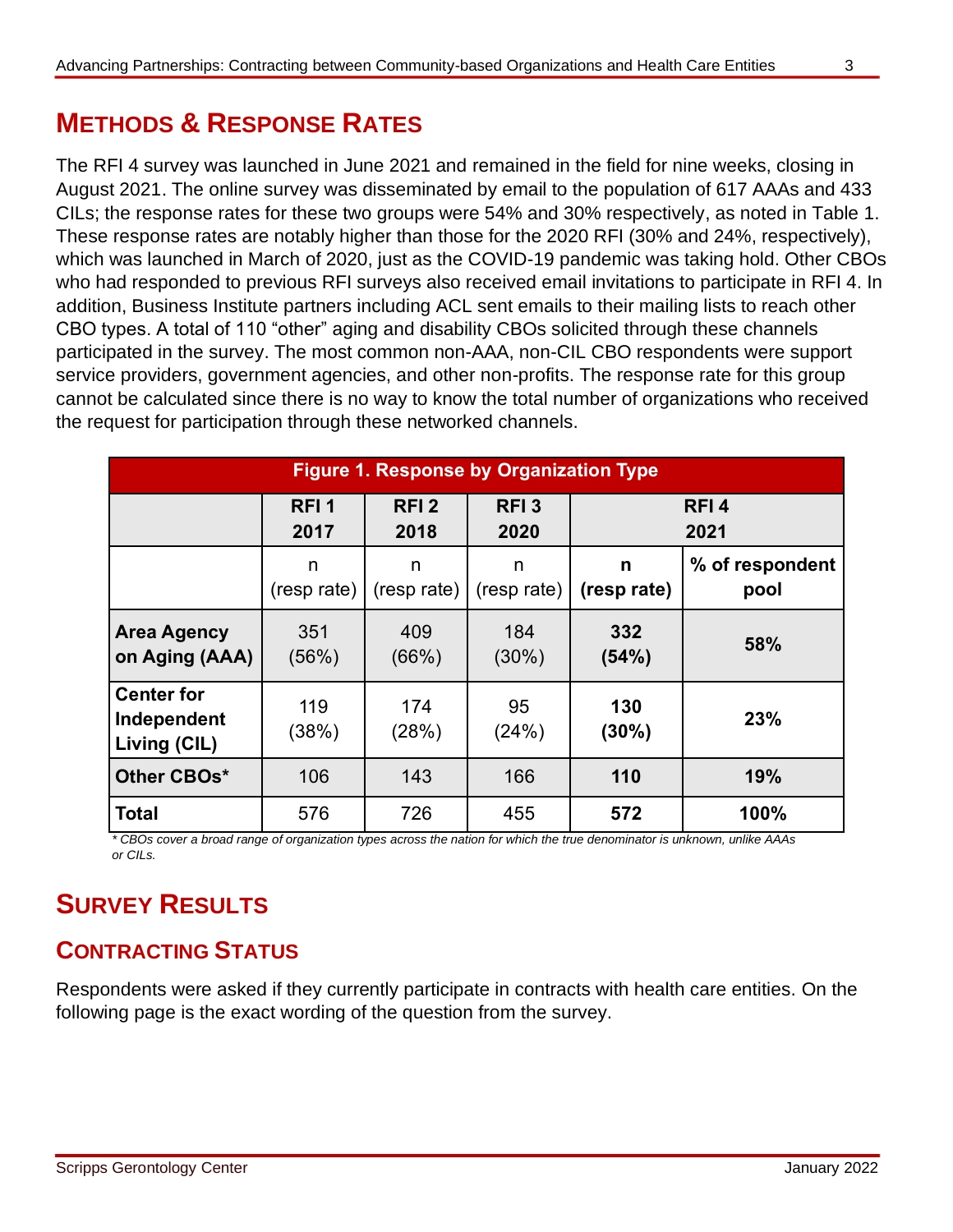

Figure 2 shows the percentages of CBOs with one or more contracts with health care partners since 2017. The percent of CBOs who are contracting has increased significantly since 2017 and has remained steady during the COVID-19 pandemic. This steady state is noteworthy given that nearly half of the CBOs who said they were pursuing contracts reported their efforts had to stop because their priorities shifted due to COVID-19; 44% of this same "pursuing contracts" group said their potential health care partners had to put the contract on hold because of the pressures and priorities created by the pandemic. Figure 3 shows the variation in level of contracting across the three organization types in the 2020 survey. AAAs and "other" CBOs had comparable levels of contracting that were about 15 percentage points above the level of contracting by CILs.





Depending on the response to the question about contracting, participants were routed to different survey questions appropriate to their situation**.** The following sections describing the nature and scope of contracts is based on the 249 respondents who said they have at least one contract in place. The average number of contracts held by these CBOs is 4, with a range from 1 to 50. For the vast majority (90%) of contracting CBOs, at least one of their current contracts has been renewed by a health care partner.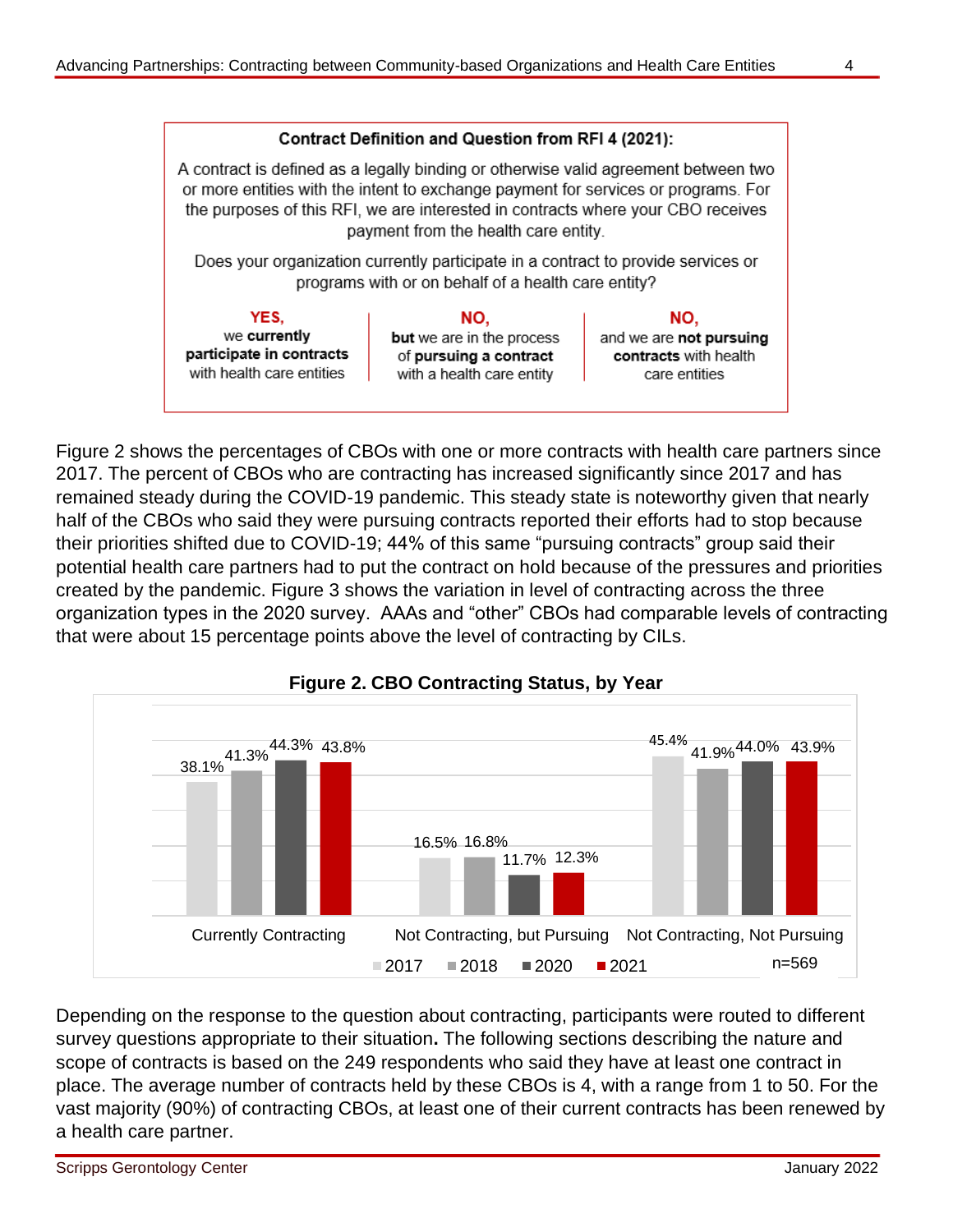

#### **CONTRACT PARTNERS, TARGET POPULATIONS, AND SERVICES PROVIDED**

Medicaid Managed Care plans are the most common health care partners for CBOs with contracts, as shown in Figure 4. Rounding out the top five health care contracting partners are Veteran's Administration Medical Centers, state Medicaid that is not a pass-through for managed care, commercial/employer-sponsored insurance plans, and hospital/health systems.



#### **Figure 4. Health Care Contract Partners**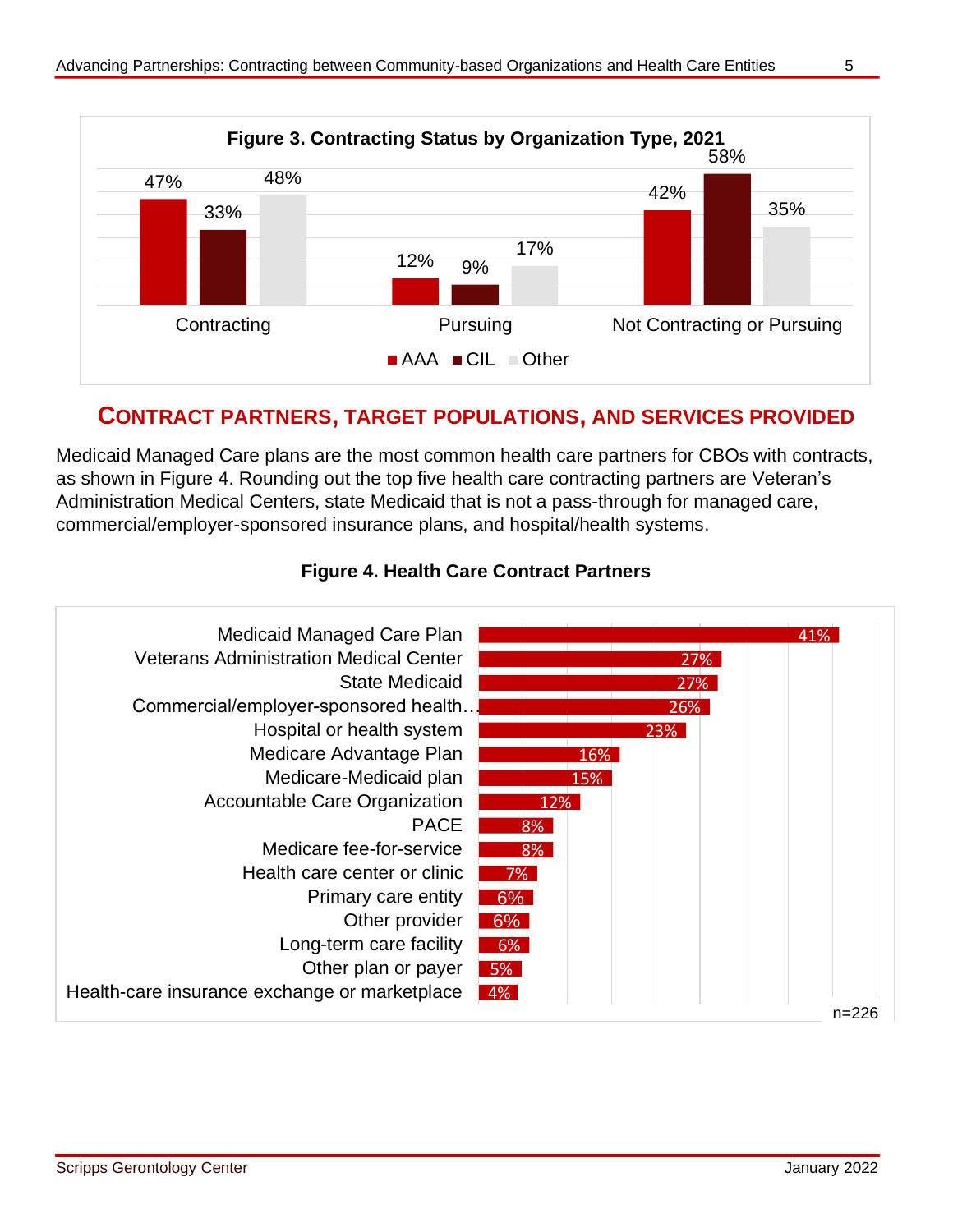#### **Who is being served through these contracts?**

CBOs and CBO networks reported serving an average of 1,934 individuals over the past year through their contracts with health care partners, with a median of 210, and range from 0 (for CBOs with a contract in place but not yet serving clients) up to 120,000.

Through their contracts with health care, most CBOs serve older adults (72%) and/or individuals of any age with a disability or impairment (60%). In addition, they also serve individuals of any age with a chronic illness (43%); veterans (31%); adults (age 18 to 65) without a disability, impairment, or chronic illness (26%); and caregivers (21%) through their contracts.The majority (85%) of CBOs target high-risk or high-need groups through their contracts, including individuals at risk of nursing home placement (48%); individuals at high risk for emergency department use, hospitalizations, and/or hospital readmission (46%); individuals with a specific chronic illness diagnosis (other than dementia) (35%); individuals who are dually eligible for Medicare and Medicaid (31%); and individuals living with dementia (27%).

#### **What services are provided through these contracts?**

The most common services that CBOs provide through contracts with health care entities reflect some of their core specialties such as assessment for social determinants of health (SDOH) needs (42%); case management/care or service coordination (40%); assessment for long-term services and supports (36%); nutrition programs (34%); and home care (32%).



#### **Figure 5. Most Common Services Provided through Contracts**

While the most common services provided under contract align directly with the expertise of CBOs, it is interesting to note that the top services provided vary somewhat by health care partner. For example, the top services delivered under contract with a hospital or health care system were different from those delivered under contract with duals (Medicare/Medicaid) plans. Assessment and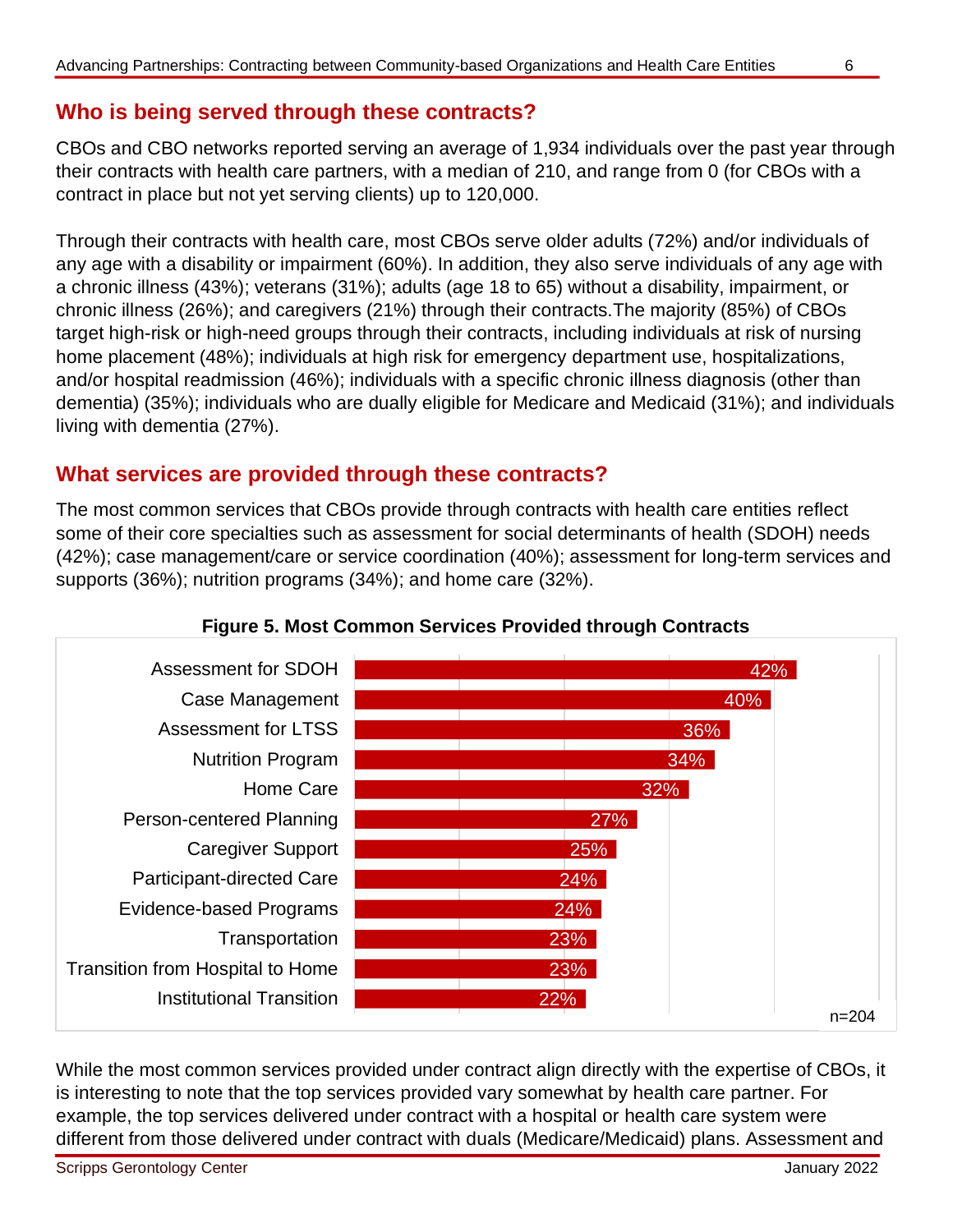nutrition services were most common for the duals-plan contracts, while care transitions and evidence-based health promotion programs were most common in contracts with health care delivery partners (hospitals and health systems). This difference illustrates both the range of services provided by CBOs under contracts, and their ability to meet the priorities of different health care partners.

#### **PAYMENT MODELS AND REVENUE**

Over three quarters of contracting CBOs (78%) reported that they had one or more contracts based on fee-for-service (FFS) such as FFS tiered rate, per service unit, or per service unit plus administration fee. Other payment models such as per member/per month and pay for performance/performance-based contracts were less common but had grown noticeably between 2020 and 2021. For example, in 2020, only 7% reported a capitation model for any of their contracts; in 2021, that percentage had grown to 30%. Nearly half (47%) of CBOs reported that they are generating positive net revenue for at least one of their contracts; 35% reported a budget neutral status and 30% reported they were running a deficit for at least one contract. The proportion of CBOs generating positive net revenue increased from 39% to 47% between 2020 and 2021. Another significant marker of the maturing of contracting relationships is that 80% of contracting CBOs were receiving payment for all of their contracts, a notable increase over previous years. Of those not receiving payment, the most common reasons reported were the CBO was not yet providing a service for which they could bill (47%), and there were issues with their agency's billing process (44%).

Contracting CBOs were asked to identify which measures were used in any contracts to determine their payment from health care entities. The most common measures include: numbers of clients served or service units provided (70%); accuracy/completeness of documentation, claims or other records (44%); submission of data/reporting (39%); and timeliness of output measures (33%).

### **DATA COLLECTION, ACCESS, AND UTILIZATION**

Given the importance of data for CBOs' ability to assess the impact of their contract-based services, participants were asked to indicate whether they collected and/or had access to four kinds of data for at least one of their contracts: CBO organizational performance (such as return on investment), CBO program performance data (e.g. time from enrollment to service, care plan costs), client/patient quality of life (satisfaction, goals met), and client/patient health outcome data (e.g. functional changes, hospital readmissions). Access to program data was highest (54%), and access to client health data was the lowest (40%). Access to CBO organizational performance and client quality of life data were 43% and 44%, respectively.

To better understand the routes through which CBOs have access to these kinds of data, participants were asked whether they have access because they collect the data themselves, or whether they have access because the health care partner shares the data with them. Typically, CBOs have access because they collect the data themselves. For example, of those who have access to CBO performance data, 78% do so because they collect it themselves. CBOs are most dependent on health care partners for client health data; when they have access to this data, 40% of them do so because the health care entity shares it with them. The most common mechanisms to support datasharing are business associate agreements with the health care partner (as specified under HIPAA),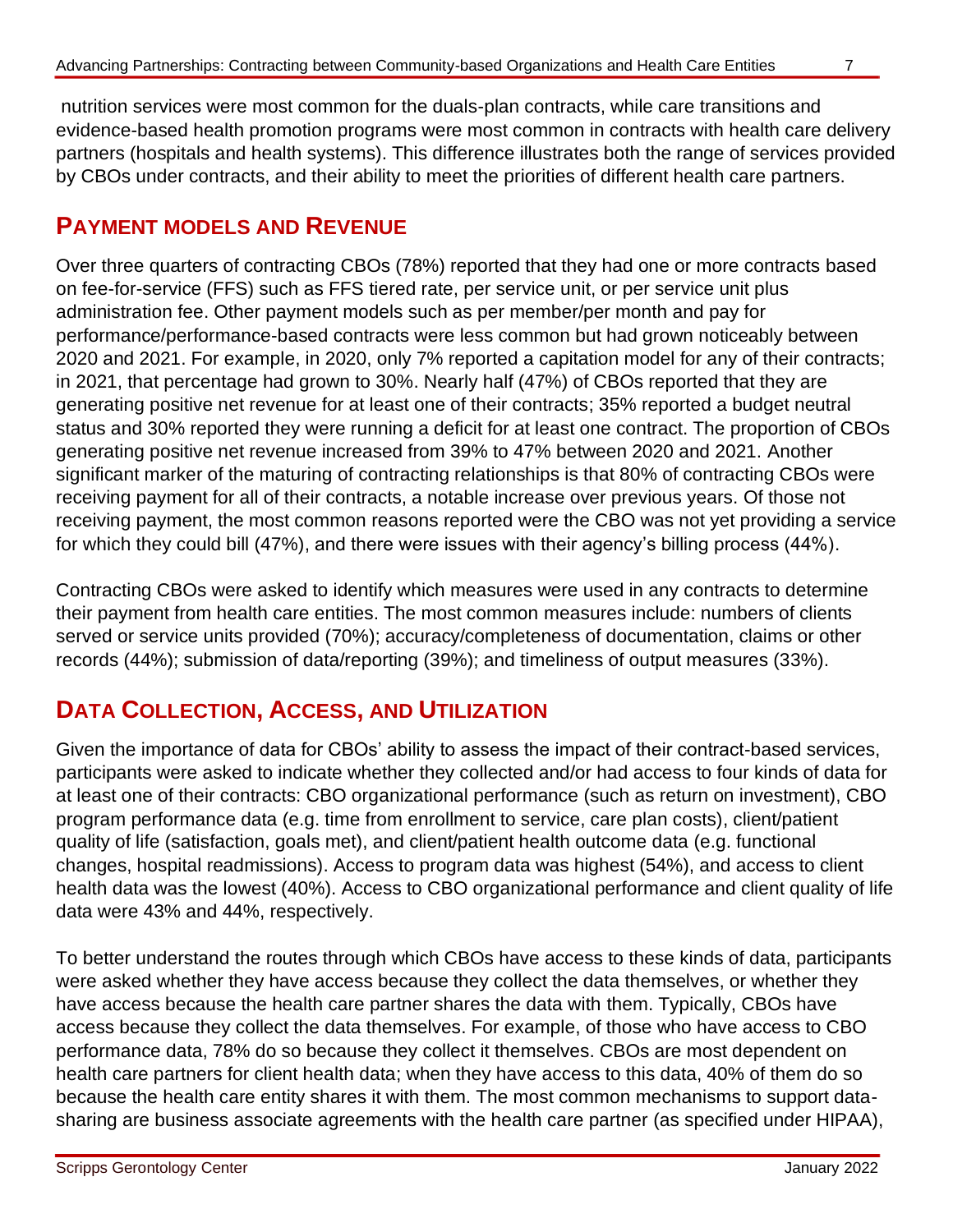entering data into multiple systems, and access to health care partner systems. The value and challenges of data access were highlighted in open-ended comments provided on the survey.

*We fully depend on the health care entity to share relevant data with us on the impact our home delivered meals have had on the patient's health outcomes and readmission rates.*

*Interoperability is a huge problem. Access to a hospital's system does not provide management reports and is insufficient to capture HCBS needs. [We have] weekly phone huddles and double entry is necessary. Health plans require use of a portal with no access to data; double entry is required.*

#### **CONTRACTING EXPERIENCES: CHALLENGES AND POSITIVE CHANGES**

CBOs with contracts were asked to report on the challenges they faced in setting up the contract, and those they continue to face as the contract is in place. Figure 6 compares the most common challenges out of a list of 28 in the two phases of the contracting relationship.

| <b>Figure 6. Top Seven Challenges for Contracting CBOs</b> |                                                          |     |                                                                                    |     |  |  |  |  |
|------------------------------------------------------------|----------------------------------------------------------|-----|------------------------------------------------------------------------------------|-----|--|--|--|--|
|                                                            | Was a challenge in establishing the<br>contract (n=189)  |     | <b>Current challenge in the contracting</b><br>relationship (n=188)                |     |  |  |  |  |
| 1                                                          | Time it takes to establish a contract                    | 43% | Negotiation of price and/or<br>contract terms                                      | 32% |  |  |  |  |
| $\overline{2}$                                             | Negotiation of price and/or contract<br>terms            | 34% | Referrals and volume                                                               | 28% |  |  |  |  |
| $\overline{3}$                                             | Common understanding of<br>proposed programs/services    | 26% | Staff turnover in the health care<br>entity                                        | 26% |  |  |  |  |
| $\overline{4}$                                             | Timely payment for contracted<br>services                | 23% | Timely payment for contracted<br>services                                          | 25% |  |  |  |  |
| 5                                                          | Staff turnover in the health-care<br>entity              | 20% | Denial of claims                                                                   | 24% |  |  |  |  |
| 6                                                          | Developing IT systems and training<br>staff              | 19% | Integration of your organization's<br>services into health care system<br>workflow | 21% |  |  |  |  |
| $\overline{7}$                                             | Competing priorities within the<br>health-care community | 18% | Willingness of health care partners<br>to share data                               | 20% |  |  |  |  |

In the contract-establishment stage, typical challenges are time investments in setting up the contract, dealing with potential competing priorities for the health care partner, and coming to a shared understanding between the CBO and the health care partner. These challenges recede when the contract is in place. In the implementation phase, referrals, processing of claims, and access to data become more common challenges. An important change in top challenges has occurred over time; perceptions of health care partners about CBOs were a top-five challenge in 2018 but this concern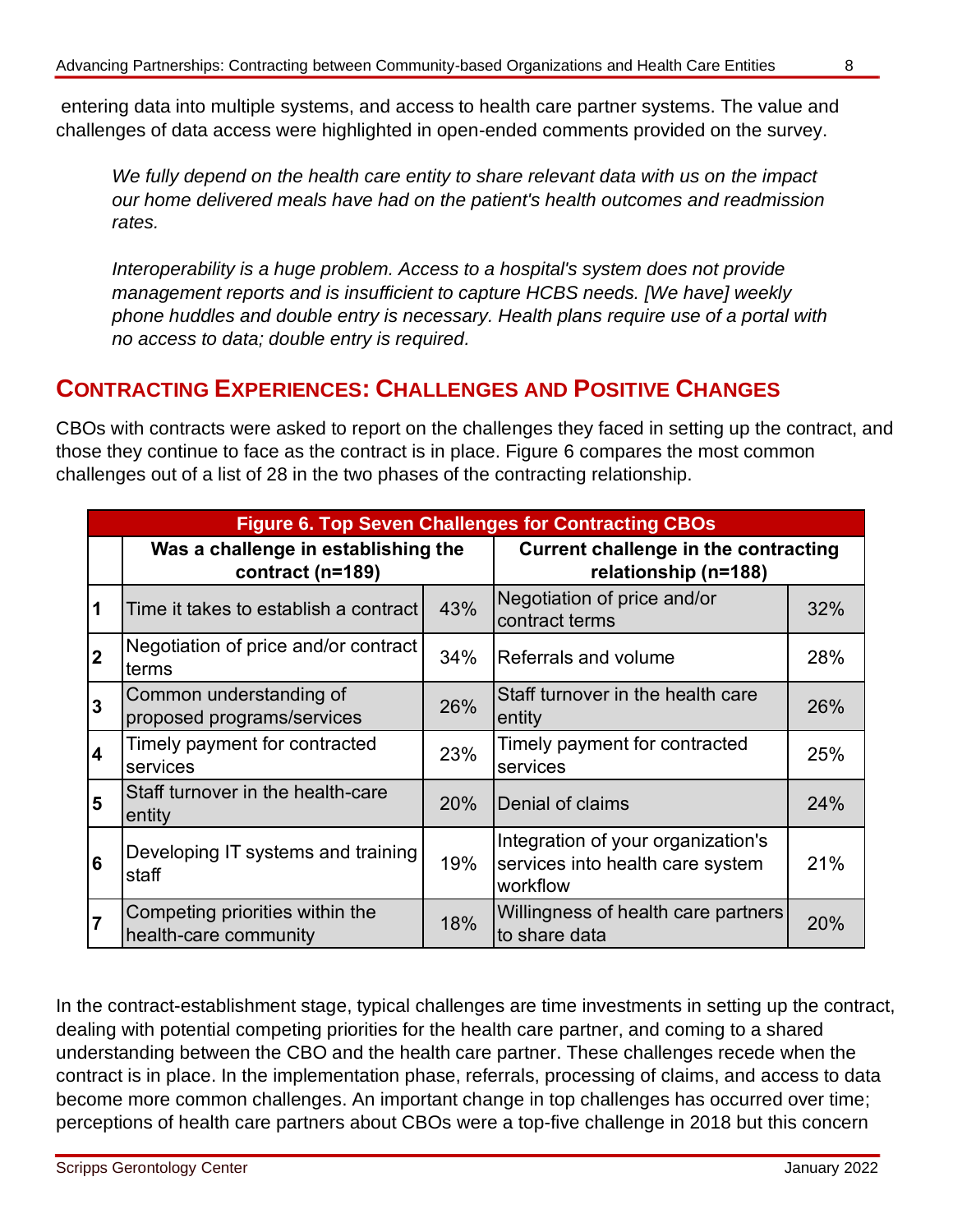does not appear among even the top seven challenges in 2021 during the contract-establishment or the contract-implementation phases.

Survey participants were also asked about positive changes that occurred because of contracting. They identified the top five changes (from a list of 16) that were most significant to their organization. The most commonly reported changes were that they were able to: position their agency as a valuable health care partner (45%); increased number of people served (43%); obtain funding from new sources (38%); and enhance their organization's sustainability (38%).

### **CONTRACTING AS PART OF A NETWORK**

Contracting through a network can enhance efficiency and effectiveness for health care partners and for CBOs. Networks—a coordinated group of CBOs that pursues a regional or statewide contract with a health care entity—allow organizations to achieve economies of scale in pricing, marketing, negotiating contracts, and centralizing some infrastructure.

Contracting as part of a network increased significantly over the past four years, as shown in Figure 6. About 40% of contracting CBOs indicated that they do so as part of a network. Since 2017, the proportion of CBOs that report contracting as part of a network has doubled (from 20% to over 40%).



#### **Figure 7. Percentage of Contracting CBOs Who Do So as Part of a Network, 2017-2021**

#### **NOT CONTRACTING: ORGANIZATIONS PURSUING CONTRACTS**

Just over 12% of respondents indicated that they were not contracting but were in the process of pursuing a contract; this is a slight increase from 2020. Organizations pursuing contracts were asked to identify where they would place their organization along a five-point continuum from exploring the idea of contracting with health care entities (1) to close to finalizing at least one contract (5). Over 80% of those pursuing contracts are in the stages of exploring the idea or engaging in discussions with potential health care partners. As shown in Figure 8, a small percentage (3%) were close to finalizing a contract. For those in the process of pursuing contracts, the most commonly noted challenges were integrating CBO services into health care system workflow, start-up funding to build infrastructure, funding for IT systems and staff training, negotiating price and/or contract terms, and competing priorities in the health care community.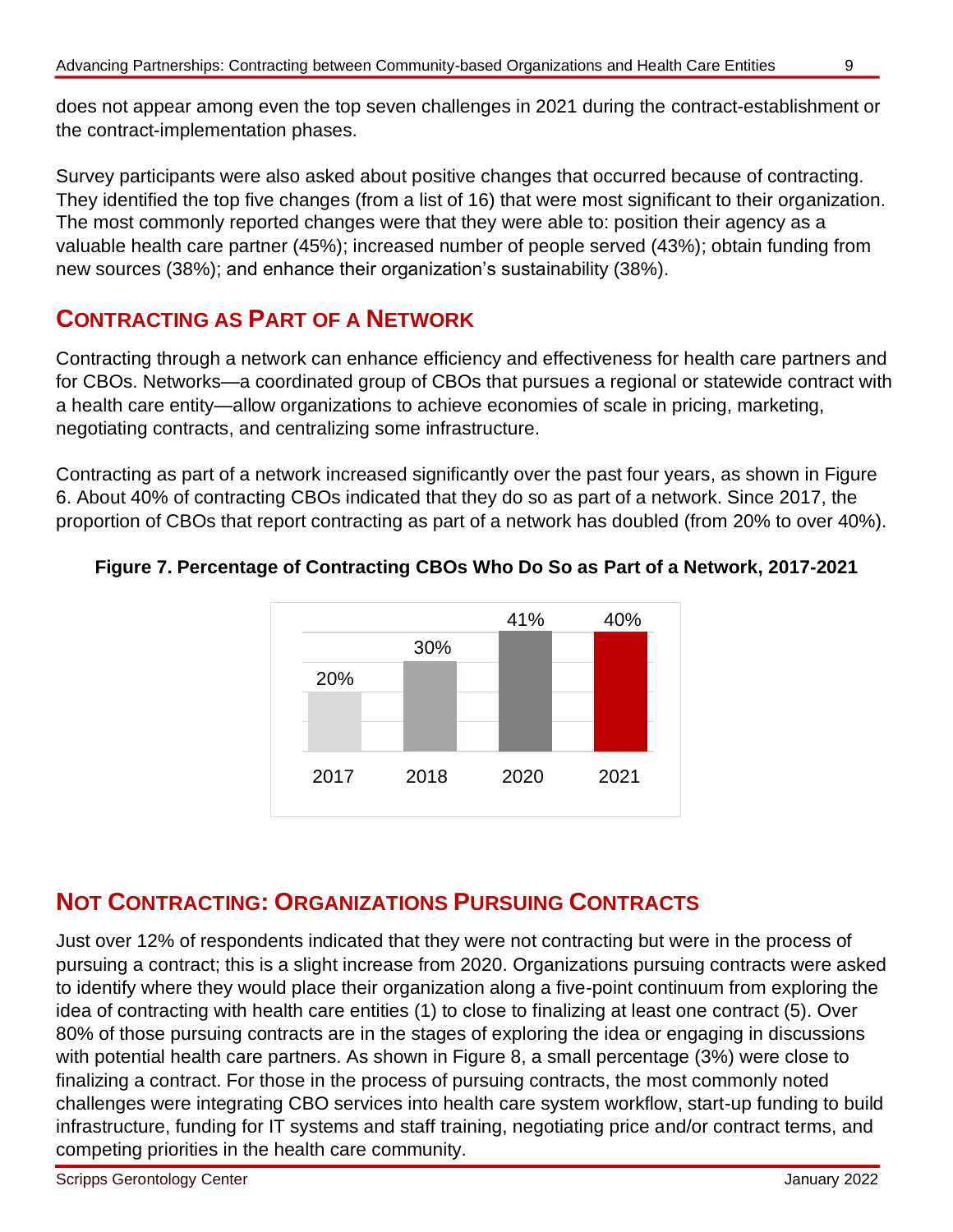| Figure 8. Progress of Organizations Pursuing Contracts (n=69)                             |       |                                                                            |      |                                                      |  |  |  |  |
|-------------------------------------------------------------------------------------------|-------|----------------------------------------------------------------------------|------|------------------------------------------------------|--|--|--|--|
|                                                                                           |       |                                                                            |      |                                                      |  |  |  |  |
| Taking the steps<br>to explore the<br>idea of contracting<br>with health care<br>entities |       | Engaging one or<br>more health care<br>entities in contract<br>discussions |      | Very close to<br>finalizing at least<br>one contract |  |  |  |  |
| 21.7%                                                                                     | 30.4% | 36.2%                                                                      | 8.7% | 2.9%                                                 |  |  |  |  |

Nearly 40% of those currently pursuing contracts indicated that their organization had actively pursued contracts in the past that were ultimately unsuccessful (contract was never agreed to and negotiations ceased). Those that were unsuccessful cited lack of Medicare and Medicaid provider status, lack of funding available from the potential partner, the pandemic, and stalled discussions as obstacles. Several also mentioned decisions by health care partners to keep services such as care management and some direct services in-house. Some of these barriers were described in openended responses on the survey.

*We thought that the local hospitals would be interested in contracting with us for care transition work after the passage of the Affordable Care Act, but the hospitals ultimately explored starting their own ACOs or care transition departments rather than relying on CBOs.* 

*Medicaid Managed Care Organizations have chosen to provide services with MCO employees only except for home delivered meals. We do have contracts for waiver HDM's with two MCO's but payment rate is not equitable.*

### **NOT CONTRACTING: ORGANIZATIONS NOT PURSUING CONTRACTS**

Consistent with years past, 44% of RFI respondents reported that they did not currently have a contract with a health care entity and were not pursuing contracts. Of these, 13% indicated that at one time they had a contract with a health care entity. The reasons why they no longer have a contract included not having enough referrals, the process was too cumbersome, and agreements were terminated.

When asked if they were interested in developing a contract with a health care entity, 41% indicated they were interested but needed more information or guidance before pursuing a contract. A small proportion of the not-contracting and non-pursuing CBOs (just over 6%) indicated that they have actively pursued contracts but have not been successful. The most common challenges faced by these organizations include startup funding to build infrastructure, need for a common understanding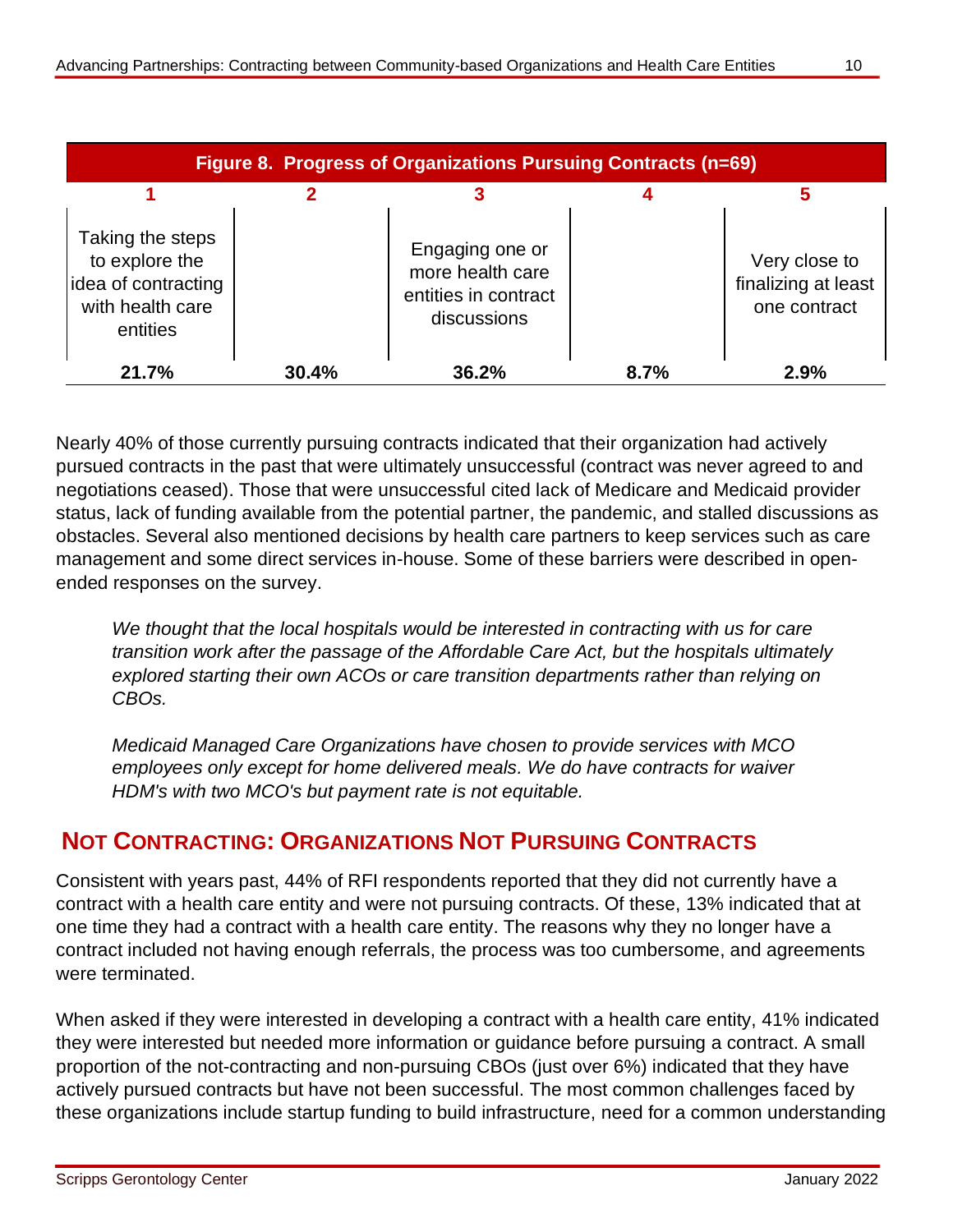organizations services into a health care system workflow.

Respondents who were not currently pursuing contracts were asked about their organization's position on contracting with health care entities. In open-ended responses, some CBOs expressed a desire to learn more and optimism about future possibilities, while others described challenges and limitations they face within their own organization or with the health care entities in their area

- *It's a good idea! Especially in making healthcare facilities more accessible to people with disabilities and providing disability sensitivity training. We can help each other and healthcare entities should utilize Centers as a resource for individuals who just acquired a disability with nowhere to turn. The financial part has to be worthwhile to Centers to train and commit staff to a project that would include contracting with health-care entities.*
- *Our organization tried to contract for our evidence- based Matter of Balance program but the health care community was not interested in pay for these classes. They did not feel the outcome from these classes met their criteria for billing. We do partner on referrals being made by physicians, assisted living centers and other community based organizations.*
- *I know very little about what it might look like to contract with a health-care entity. I would be willing to learn more. If it means providing another level of service to people with disabilities, we would certainly want to pursue any opportunities*

# **SUMMARY**

The proportion of CBOs with health care contracts has increased significantly since the first RFI survey in 2017 (one year after the start of the Business Institute). Important markers of the increasing maturity of these partnerships have emerged during the four waves of the RFI survey. Contracting as part of a network of CBOs is becoming more common and more CBOs are taking advantage of new opportunities, such as contracting with Medicare Advantage plans. Services provided under contract reflect the core strengths of CBOs and are tailored to the priorities of different health care partners. The agility and responsiveness of CBOs is also demonstrated by the fact that 90% modified the services provided in their contracts to meet pandemic-related needs. Fee-for-service remains the most common way that CBOs receive payment for their contracts with health care, but notably higher proportions reported capitation-based and value-based models in 2021 than in the previous year. Data collection and sharing remains a challenge for building evidence about the effectiveness of such arrangements; CBOs are more likely to collect and have access to data about program or performance data compared with client data. Challenges related to contracting revealed two important trends: first, the nature of challenges varies depending on the stage of the contract (formation v. implementation); second, the nature of challenges has changed over time, with perceived attitudes of health care partners toward CBOs disappearing from the list of top concerns. Finally, organizations with contracts noted specific ways that the Business Institute resources helped